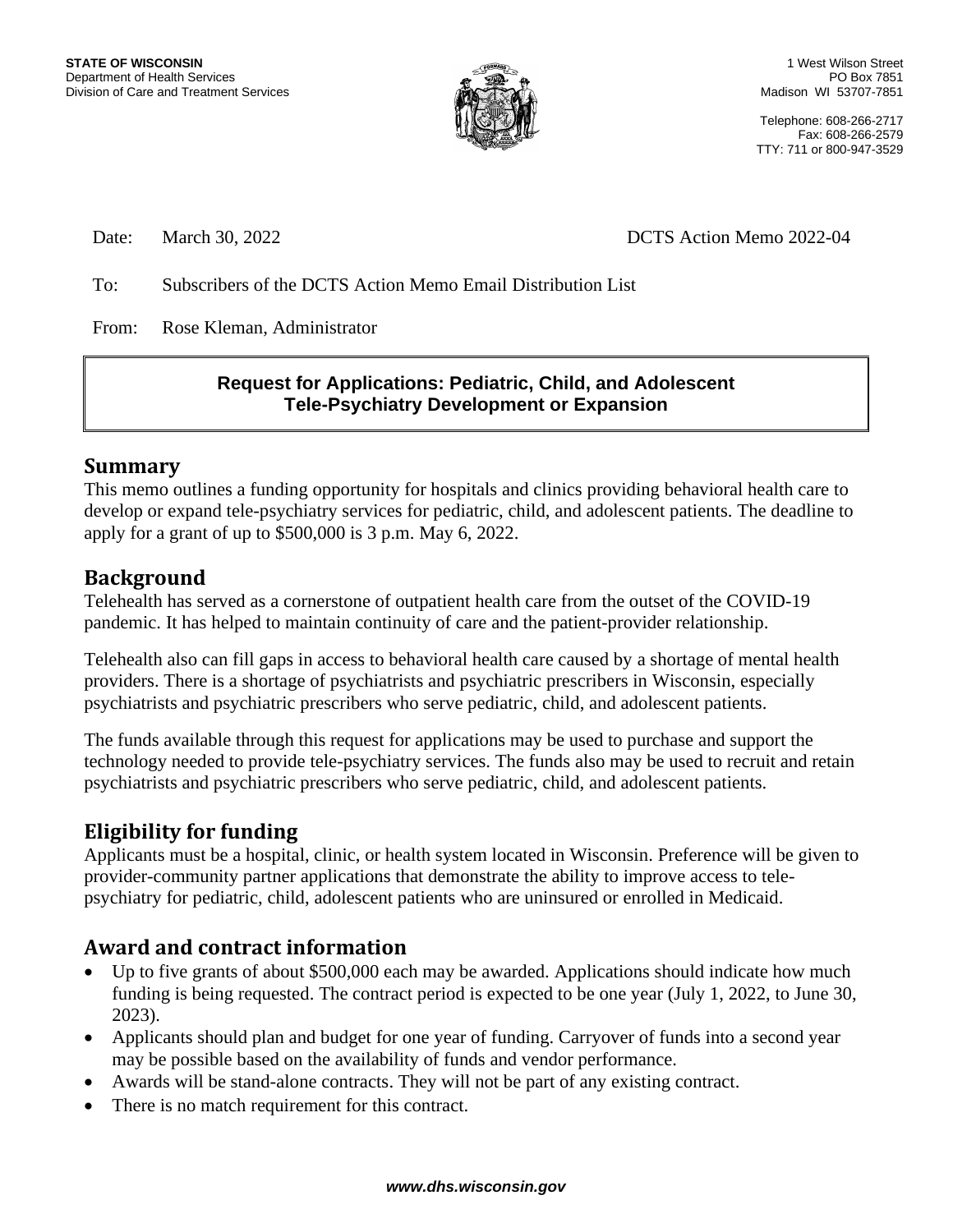DCTS Action Memo 2022-04

Request for Applications: Pediatric, Child, and Adolescent Tele-Psychiatry Development or Expansion Page 2 of 3

DHS reserves the right to reject any and all applications. DHS may negotiate the terms of the contract, including the award amount, with the selected applicants prior to entering into a contract. If contract negotiations cannot be concluded successfully with a recommended applicant, DHS may terminate contract negotiations with that applicant.

Successful applicants will be required to submit mid-contract and end-of-contract performance reports, including a summary of expenditures.

# **Application design**

All narrative content created for the application must be typed in single-space format using 12-point Times New Roman font. All pages should have one-inch margins. Applications will be reviewed and scored by an evaluation committee. Applicants may not contact members of the evaluation team without the contract administrator's written approval.

- **Cover page (Pass/Fail):** One page that lists the name of the applicant applying for funding with relevant contact information, including the name(s) and contact information for any subcontractor(s), if applicable.
- **Abstract (10 points):** No more than one page that includes a description of the project details with specific focus on the expansion of tele-psychiatry services.
- **Project narrative (70 points):** No more than three pages organized according to the following headings:
	- o **Organization purpose, experience, and capacity:**
		- State the organization's purpose or mission.
		- **•** Describe the organization's experience in providing behavioral health and psychiatry services through telehealth to pediatric, child, and adolescent patients.
		- Describe the organization's capacity to fully execute this contract.
	- o **Target population:**
		- Describe the geographic area to be served with this funding.
		- **•** Describe the population who will receive tele-psychiatry services with this funding.
		- **•** Describe the organization's recruitment and retention plans for psychiatrists and psychiatric prescribers who serve pediatric, child, or adolescent patients.
	- o **Statement of need:** Describe the need for the tele-psychiatry services for the geographic area and population to be served with this funding.
	- o **Program design:** Describe how this funding will be used to support the development or expansion of tele-psychiatry.
	- o **Evaluation:** Describe the evaluation strategies that will be used to determine if the program design and delivery are effective.
	- o **Diversity, equity, and inclusion:** Describe how diversity, equity, and inclusion is being considered in each element of the target population, statement of need, program design, and evaluation.
- **Contract application (10 points):** Complete the DCTS Annual Grant/Contract Application: [Condensed, F-21276C.](https://www.dhs.wisconsin.gov/forms/f21276c.docx)
- **Budget worksheet (10 points):** Complete the [DCTS Summary Line Item Budget: Condensed, F-](https://www.dhs.wisconsin.gov/forms/f01601c.xlsx)[01601C.](https://www.dhs.wisconsin.gov/forms/f01601c.xlsx)